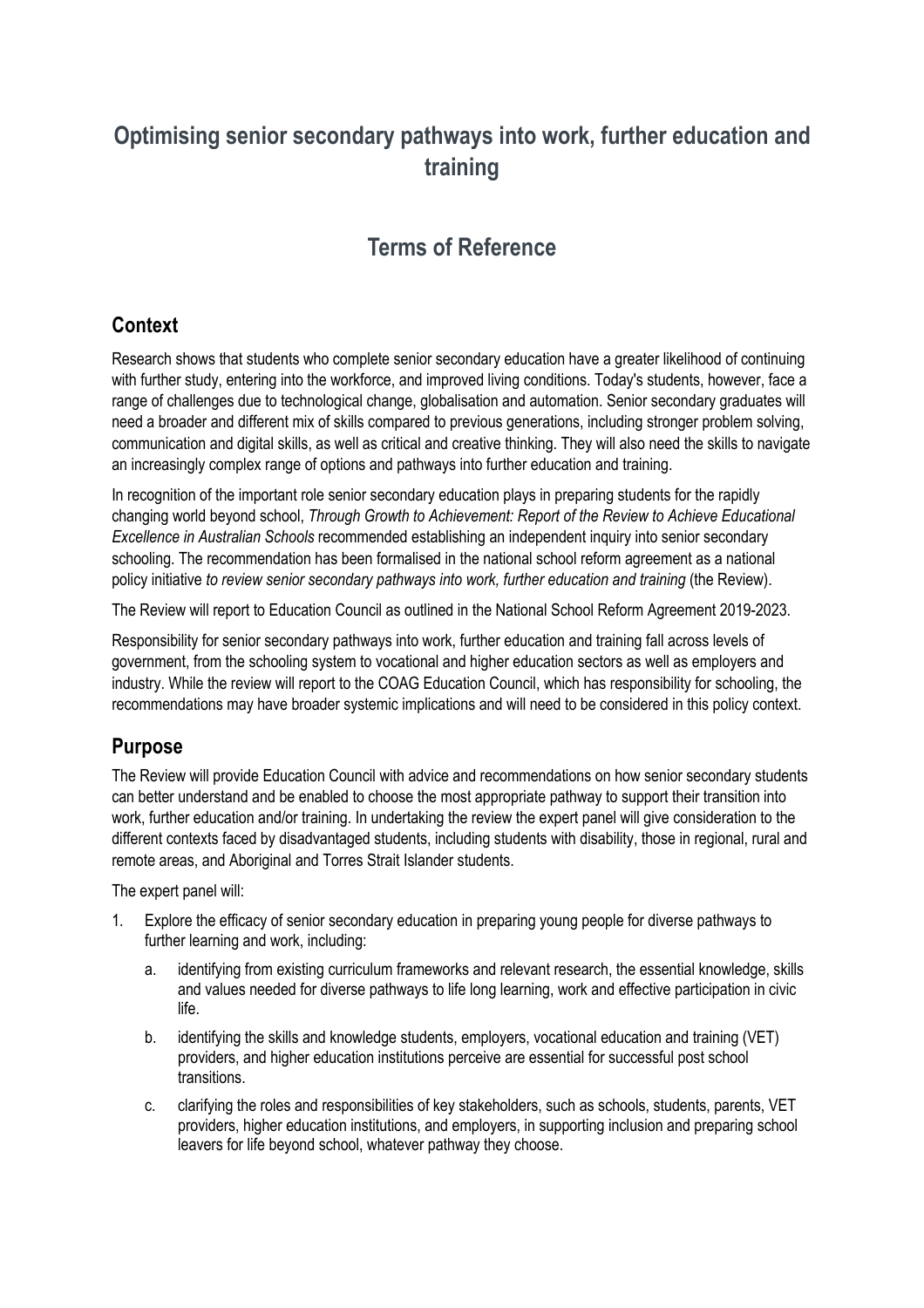- 2. Investigate whether current certification and university entry requirements, including other credentials such as the International Baccalaureate, assist in allowing students to make the study choices that are right for them to develop the skills and knowledge they need to access the most appropriate pathway into work, further education and/or training.
- 3. Investigate barriers to students being able to equitably access all pathways, particularly for students in rural, regional and remote areas, Aboriginal and Torres Strait Islander students, students with disability, those who struggle to make transitions to work, further education and training, and potential early school leavers.
- 4. Identify best practice in flexible delivery options, transition and engagement support arrangements for students transitioning from Year 10 to Year 11, as well as from Year 12 to post-school destinations including:
	- a. career education and awareness that supports inclusion and includes information linked to labour market outcomes for all pathways, to support students to make informed decisions about their study, training and career options, as well as develop career management skills
	- b. the role and impact of teachers, school leaders, and different models of schooling, such as alternate education settings for disengaged students, distance education and/or home education, in successful transitions
	- c. vocational education and training delivered to secondary students that leads to strong transitions
	- d. work-based learning and industry partnerships
	- e. higher education
	- f. the role of student wellbeing on their ability to engage in different types of learning, including VET, academic and work-based learning, to facilitate completion of year 12 and transition to successful pathways.
- 5. Investigate what, when and how data should be collected to capture experiences, identify pathways and measure the impact of delivery options, subject choice (including academic and VET) on student outcomes and destinations, to ensure continuous improvement.

#### **Related Reviews**

The Review will have regard to relevant findings and recommendations of:

- 1. *Through Growth to Achievement: Report of the Review to Achieve Educational Excellence in Australian Schools*, 2018, chaired by Mr David Gonski
- 2. *National Career Education Strategy*, 2019, Department of Education and Training
- 3. *Optimising STEM Industry-School Partnerships,* 2018, chaired by Dr Alan Finkel, AO
- 4. *The Independent Review into Rural, Regional and Remote Education*, 2017, chaired by Emeritus Professor John Halsey
- 5. *National Aboriginal and Torres Strait Islander Education Strategy*, 2015, Education Council
- 6. *Australia 2030: Prosperity through Innovation*, 2017, Innovation and Science Australia
- 7. *Australian Qualifications Framework Review*, 2019, Department of Education and Training
- 8. Higher Education Standards Panel reports: *Improving the Transparency of Higher Education Admissions*  (2016) and Improving Retention, Completion and Success in Higher Education (2017) and the associated Australian Government responses.
- 9. *Expert Review of Australia's Vocational Education and Training System,* 2019, Prime Minister and Cabinet
- 10. *One Teaching Profession: Teacher Registration in Australia, September 2018*, the Australian Institute of Teaching and School Leadership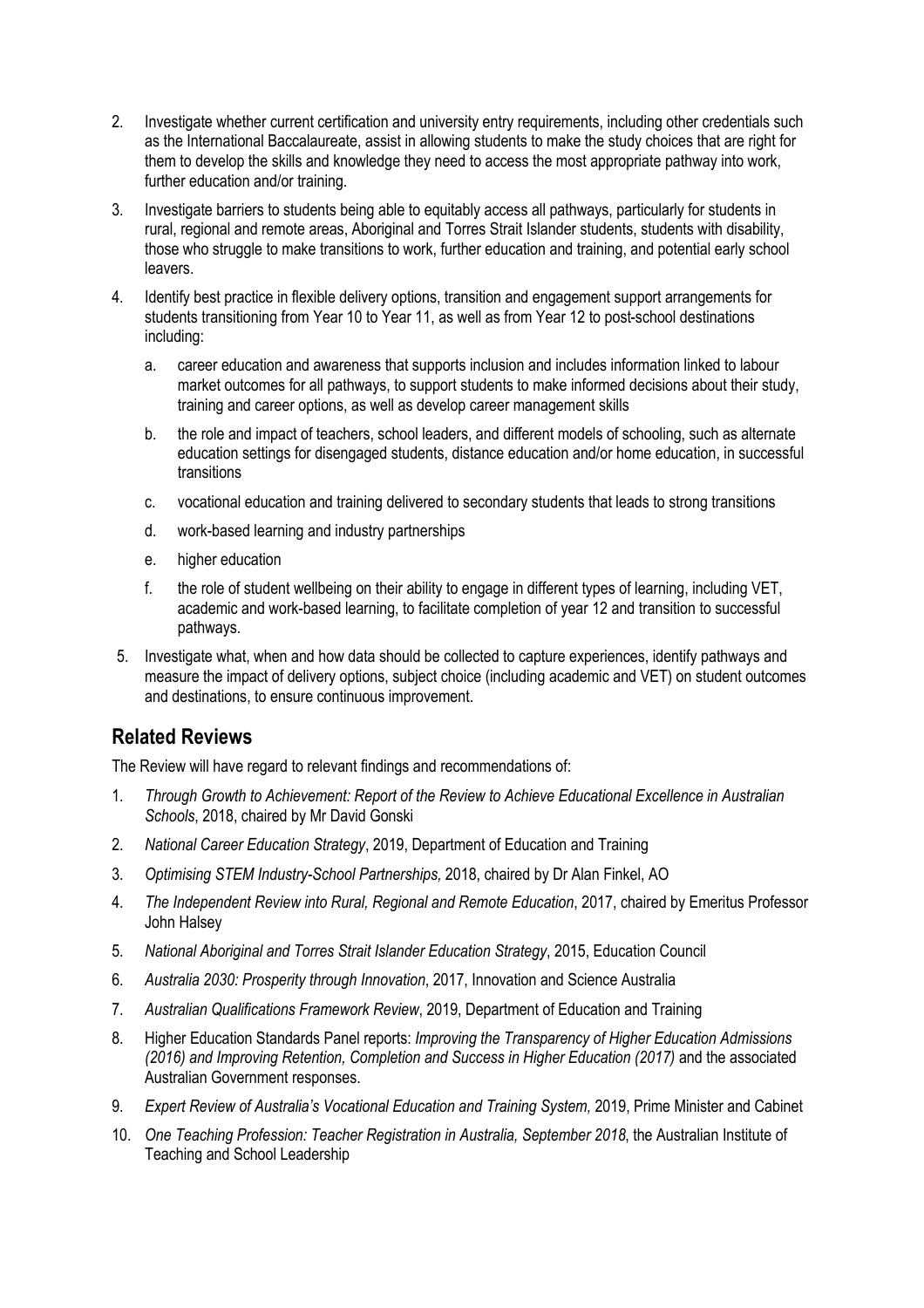- 11. *Unique Individuals, Broad Skills, Inquiry into school to work transition, 2018, House of Representatives* Standing Committee on Employment, Education and Training
- 12. Curriculum reviews undertaken by states and territories, including the NSW Curriculum Review, TAS Year 9-12 Curriculum Review, SA Review of SACE Stage 2, VIC Review of Years 11-12 literacy and numeracy standards, and QLD Review of Queensland Certificate of Education.
- 13. Submissions by state and territory Departments of Education to the above reviews.

#### **Roles and responsibilities**

In order to address the terms of reference the panel will:

- 1. call for written submissions and undertake face to face consultations with experts and key stakeholders across Australia, including young people, parents, employers, and representatives from the schooling, vocational education and training and higher education sectors
- 2. ensure the review identifies and supports inclusive practices and considers the circumstances and particular needs of students with disability, those from rural, regional and remote areas, students from low socio-economic status backgrounds, Aboriginal and Torres Strait Islander students, and other students at risk of not making successful transitions from school to work or further education or training
- 3. commission independent research relevant to the Terms of Reference, if required, to ensure the review is underpinned by a sound evidence base
- 4. provide a final report to the Council of Australian Governments (COAG) Education Council in 2020.

#### **Membership**

The Review will be undertaken by a panel including a Chair and six members. The panel brings together expertise in one or more of the following areas: school operations; employers; vocational education and training; university entry requirements; expertise in the delivery of secondary education to disadvantaged students; and student engagement and wellbeing.

Education Council has agreed the following panel members based on their expertise to satisfy these Terms of Reference:

| <b>Member</b>                                            | <b>Expertise</b>                                                                                                 |
|----------------------------------------------------------|------------------------------------------------------------------------------------------------------------------|
| Professor Peter Shergold AC (Chair)                      | Public service governance and administration, higher education, vocational                                       |
| <b>Chancellor Western Sydney University</b>              | education and training, Aboriginal and Torres Strait Islander education,<br>regional, rural and remote education |
| Ms Sarina Russo                                          | Vocational education and training, particularly apprenticeships, assisting                                       |
| Founder and Managing Director, Sarina<br>Russo Group     | jobseekers, employment                                                                                           |
| Professor Tom Calma AO                                   | Higher education, Aboriginal and Torres Strait Islander education, regional,                                     |
| Chancellor, University of Canberra                       | rural and remote education, equity and social justice                                                            |
| Ms Patrea Walton PSM                                     | Public education, senior secondary education, school transitions, closing                                        |
| Former Deputy Director-General for State<br>Schools, QLD | the gap on Year 12 attainment, equity and social justice, students with<br>disabilities                          |
| Ms Jennifer Westacott AO                                 | Employment, industry-school engagement, skills and education, labour                                             |
| Chief Executive, Business Council of<br>Australia        | market policy, Aboriginal and Torres Strait Islander engagement                                                  |